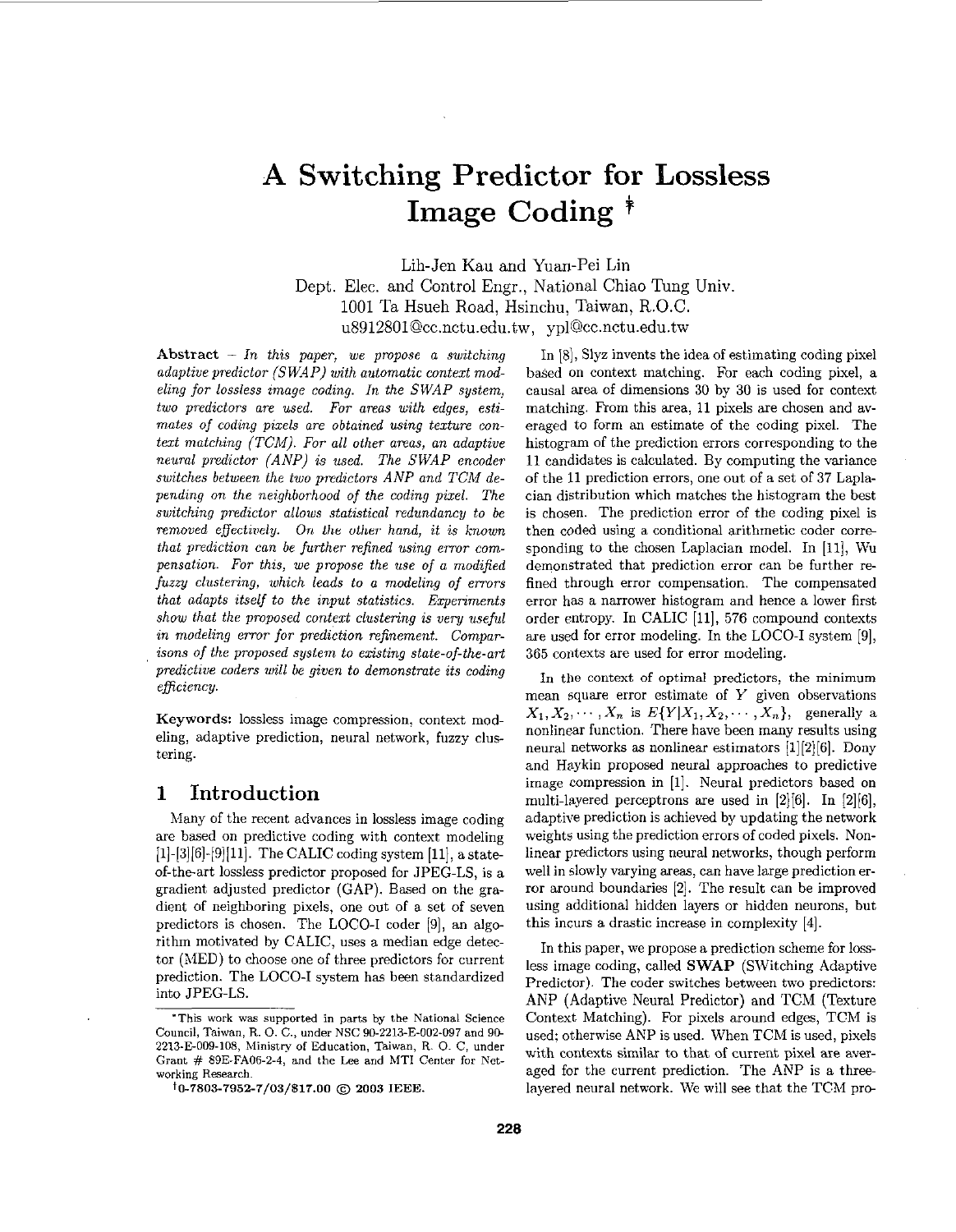

Figure 1: Proposed SWAP System.

vides a nice complement of ANP. Very good predictions can he obtained for pixel around edges, where conventional predictors tend to have large prediction errors.

For prediction error refinement, automatic error modeling is achieved in SWAP using a modified version of the UFCL (Unsupervised Fuzzy Competitive Learning) algorithm in *[5].* It does not require training data to be available all at once, and it can be used for sequential encoding. Furthermore, the number of clusters is variable. The combination of a switching structure and automatic error modeling renders the proposed SWAP coder highly adaptable and very low bit rates can be achieved.

# 2 Proposed SWAP System

The proposed SWAP system is made up of four components as shown in Fig. 1. It has two predictors, ANP and TCM. The ANP is an adaptive three-layered back propagation network that is updated on the fly using causal pixels as training patterns. The TCM looks for pixels in a predefined causal area that have textures similar to that of the coding pixel and using these pixels to estimate the coding pixel. The *"Predictor Switch"* block (Fig. **1)** determines whether the current pixel is around an edge. If it is, TCM will be used **as** the predictor; otherwise ANP will be used. With the *"Predictor SwitcK'*  block, the encoder switches automatically between ANP and TCM.

The prediction is further refined through error compensation. That is, the output  $x_p$  from ANP or TCM is added by  $e_p$  to get a compensated prediction  $x_{cpd} =$  $x_p + e_p$ . The amount of compensation  $e_p$  is determined through error modeling based on a modified UFCL (Unsupervised Fuzzy competitive Learning) *[5].* The error signal  $\varepsilon = x - x_{\text{cpd}}$  can then be entropy encoded using conditional arithmetic coding [10]. In addition, the encoder uses only causal pixels for estimating the coding pixels; no additional side information needs to be trans



Figure 2: The texture context **of** the coding pixel and online training regions **for ANP.** 

mitted. It is noted that the proposed SWAP coder is symmetric, meaning that the decoder has the same predictor switch as the encoder, and perform ANP/TCM prediction and error compensation just like the encoder. Details of the individual components of the system are introduced in subsequent sections.

# **3** Predictor Switch

This section introduces the switching criterions of the proposed SWAP system. The TCM is used in nonuniform regions having edges while ANP predictor is used in all other cases. We observe that the variance of an area that contains an edge is usually large. Furthermore, the histogram of such an area tends to have 2 peaks, one on each side of the mean value. We will use these two observations to determine whether ANP or TCM should be used. We define the *texture context*  $\kappa$ of a coding pixel as the collection of the ten causal pixels  $x_1, x_2, \cdots, x_{10}$  in Fig. 2,

$$
\kappa = \{x_1, x_2, \cdots, x_{10}\}.
$$
 (1)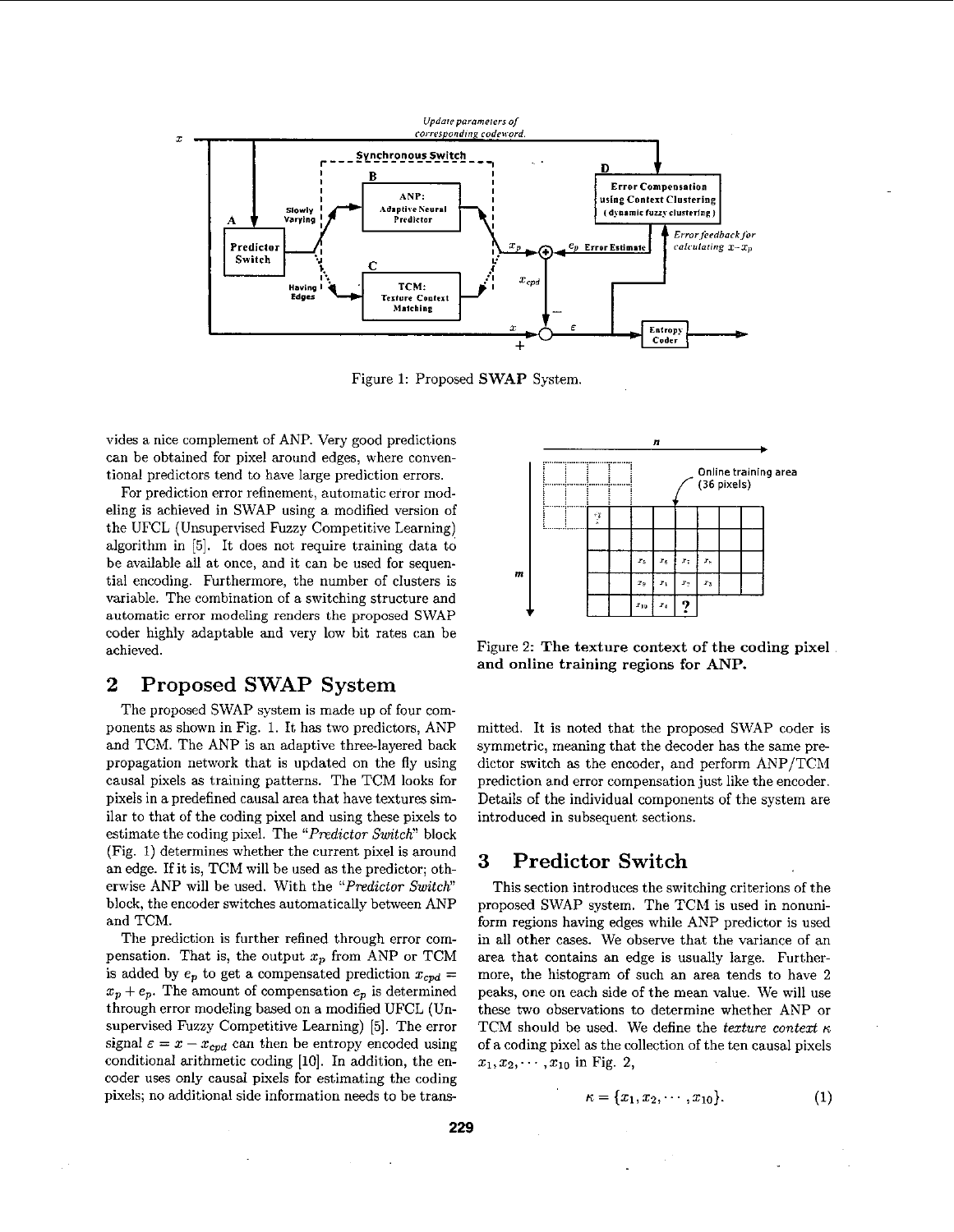The mean  $\bar{x}$  and variance  $\sigma^2$  of the *texture context* are respectively,

$$
\bar{x} = \frac{1}{10} \sum_{i=1}^{10} x_i, \qquad \sigma^2 = \frac{1}{10} \sum_{i=1}^{10} (x_i - \bar{x})^2. \tag{2}
$$

The ten pixels can he divided into two groups, the pixels with gray levels higher than  $\bar{x}$  in one group  $\kappa_h$  and the rest in another  $\kappa_l$ . We also compute the mean  $\bar{x}_h$  and variance  $\sigma_h^2$  of those pixels in  $\kappa_h$ ,

$$
\bar{x}_h = \frac{1}{N_h} \sum_{x_j \in \kappa_h} x_j, \qquad \sigma_h^2 = \frac{1}{N_h} \sum_{x_j \in \kappa_h} (x_j - \bar{x}_h)^2, \tag{3}
$$

where  $N_h$  is the number of elements in  $\kappa_h$ . Similarly, we compute the mean  $\bar{x}_l$  and variance  $\sigma_l^2$  of those pixels in  $\kappa_l$ ,

$$
\tilde{x}_l = \frac{1}{N_l} \sum_{x_j \in \kappa_l} x_j, \qquad \sigma_l^2 = \frac{1}{N_l} \sum_{x_j \in \kappa_l} (x_j - \bar{x}_l)^2, \quad (4)
$$

where  $N_l$  is the number of elements in  $\kappa_l$ .

A histogram with 2 peaks is likely to have a large  $\sigma^2$ but small  $\sigma_h^2$  and  $\sigma_l^2$ . We determine whether the coding pixel is around an edge if the following 2 conditions are satisfied,

$$
\sigma^2 > \gamma_1, \quad \text{and} \quad \frac{\sigma^2}{0.01 + \sigma_h^2 + \sigma_l^2} \ge \gamma_2,\tag{5}
$$

where 0.01 is added so that the denominator of *(5)* does not become 0 when  $\sigma_h^2$  and  $\sigma_l^2$  are both zero. We will use  $\gamma_1 = 25$  and  $\gamma_2 = 10$  in this paper. The TCM predictor is used whenever the conditions in (5) are satisfied; otherwise the ANP predictor is used.

# **4 Adaptive Neural Predictor**

The ANP predictor is a three-layered hack propagation neural network. There are 10 neurons in the input layer, *5* neurons in the hidden layer, and **1** neuron in the output layer. The output is the prediction value of the coding pixel. The number of hidden neurons is chosen empirically. We have found 5 to be a proper choice. Our experiments show that increasing the number of hidden neurons leads to only marginal improvement in entropy or bit rates, hut will increase complexity dramatically.

We use the ten causal pixels  $x_1, x_2 \cdots, x_{10}$  (Fig. 2) in texture context (1) as the predictor inputs. The ANP predictor adapts itself to the varying statistics by applying gradient descent method continuously on the fly with the 36 causal pixels in Fig. 2 as training patterns. The online updating process is performed by iterative learning on the 36 training pixels. The learning rate is set to 0.9 within the first three training cycles to avoid being trapped in the local minima and is set to 0.1 after that to avoid the oscillation problem [4][6]. In addition, a momentum term 0.5 is used to accelerate convergence speed [4]. Updated weights are used for current prediction and passed on to the next coding pixel as initial weights.



Figure 3: The area for Texture Context Matching.

# **5 Texture Context Matching**

The ANP predictor can achieve very good prediction in slowly varying areas. However, for areas containing edges, convergence of the network weights is slow and the prediction error is large. For such areas, the encoder switches to Texture Context Matching and estimate the coding pixel using pixels with similar contexts. To **re**duce the complexity of texture matching, we will use a shortened texture context.

*Shortened Texture Contexf.* The 4 pixels marked by  $m_1, m_2, m_3, m_4$  as shown in Fig. 3 constitute the *short*ened texture context for TCM. They are the same pixels  $x_1, x_2, x_3, x_4$  in section 3 but are renamed as  $m_1, \ldots, m_4$ for the convenience of explanation. **As** similar contexts are most likely to appear in the vicinity of the coding pixel, there is no need to perform an exhaustive search or near global search in the causal area. The pixels to **be** used for context matching **is** shown in **Fig.** 3, the same 36 pixels used for the online training area of ANP.

We first calculate the normalized shortened texture context,

$$
\left\{\frac{m_1}{l_m}, \frac{m_2}{l_m}, \frac{m_3}{l_m}, \frac{m_4}{l_m}\right\},\tag{6}
$$

where  $l_m$  is the length or root mean square (rms) value of the shortened texture context. For each of **36** pixels in the context matching area, we compute its normalized shortened texture context as in (6). We calculate the Euclidean distance dmm, between the normalized *short*ened texture context of the current pixel and that of each of the 36 pixels to be matched. We find the 2 pixels with the two shortest Euclidean distances. Suppose the values of these 2 pixels are  $y_1$  and  $y_2$ , where  $y_i$  has been normalized by the length of its shortened texture context. The coding pixel value  $x$  is estimated by

$$
x_p = l_m(\frac{y_1 + y_2}{2}).
$$
 (7)

For coding pixels on the boundaries of the image, matching areas are smaller. Only one pixel in the matching area is chosen to be the candidate for coding pixel estimation.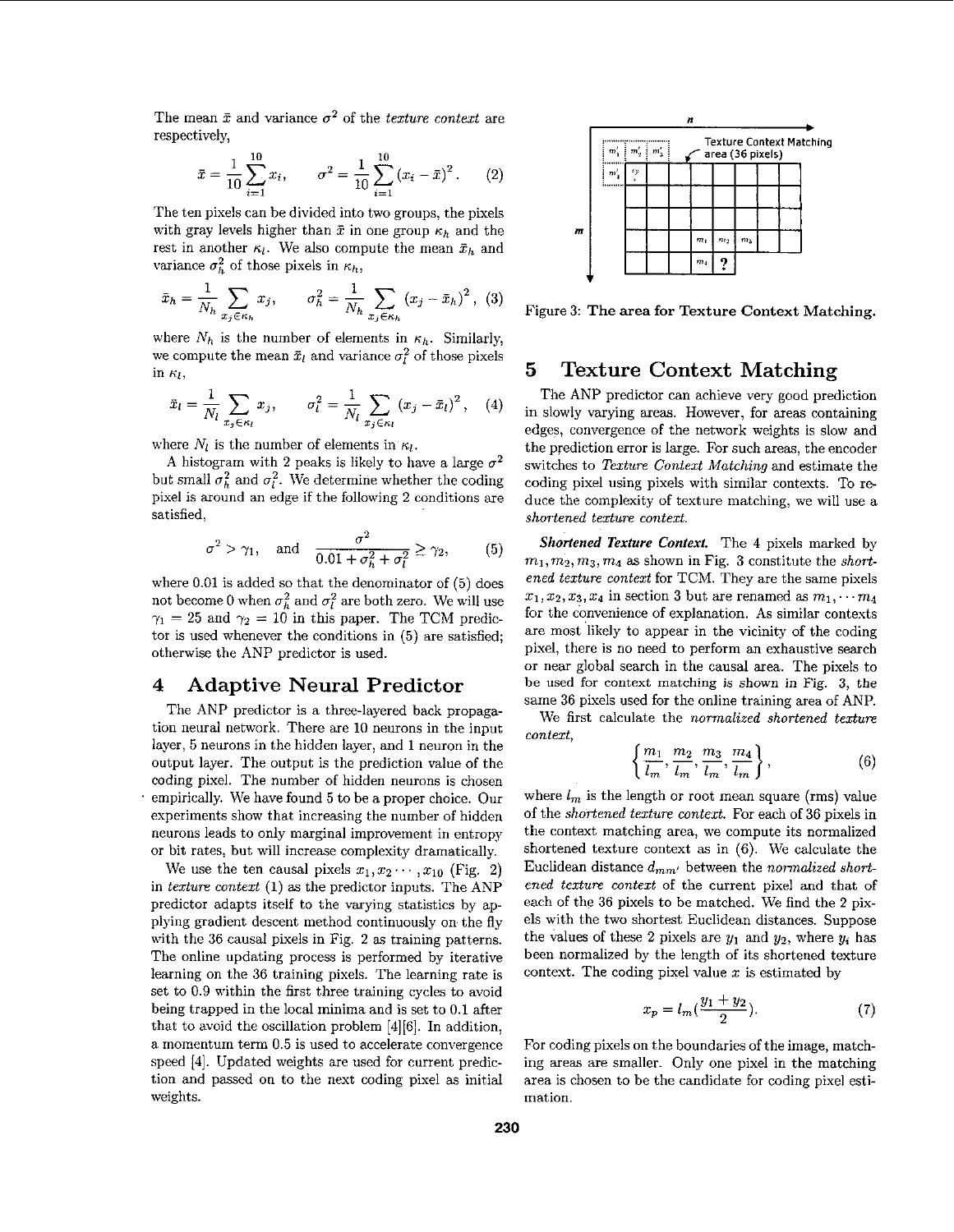# **6 Error Compensation using Context Clustering**

The prediction errors  $x - x_p$  in the proposed SWAP system are further refined by learning from previous predictions. In the SWAP system, adaptive error modeling is achieved by designing codebooks using a modified fuzzy clustering. The context is dynamically generated and modified in the'coding process. **Also,** the number of contexts is not fixed and will depend on the statistics of the image to he encoded.

Let  $e_i$  be the uncompensated prediction error of  $x_i$  in Fig. 2 for  $i = 1, 2, 3, 4$ . We define the *compound context* vector  $v^{(t)}$  of a coding pixel as

$$
v^{(t)} = \{x_1, x_2, \cdots, x_{10}, e_1, e_2, e_3, e_4\},\tag{8}
$$

where  $x_i$ ,  $i = 1, \dots 10$  are as shown in Fig. 2 and  $e_i$ ,  $i = 1, \dots 4$  are the uncompensated prediction errors corresponding to  $x_1, \cdots, x_4$  respectively. The pixels are encoded sequentially in raster scan order and the superscript (t) in  $v^{(t)}$  denotes pixel index. We have incorporated prediction errors in codebook designs, because the amount to he compensated is likely to he related to the prediction errors of neighboring pixels. Furthermore, the compound context vector  $v^{(t)}$  of a coding pixel is likely to be related to existing clusters with some membership degrees. Therefore, it is dynamically assigned to existing clusters or to a new cluster. In conventional fuzzy K-Means clustering, the vectors to be classified are available all at once, and the number of clusters is fixed [4]. Here, the compound context vectors appear sequentially. Therefore, the UFCL (Unsupervised Fuzzy Competitive Learning) algorithm *[5]* which is suitable for sequential input vector classification is used for the clustering process with some modifications. The number of clusters is now variable. Furthermore, we will propose a learning rate that has the desired property of approaching zero when an optimal classification is achieved *[5].* In this case, the cluster updating formula is in the form of a weighted summation.

#### **6.1 Dynamic Fuzzy Clustering**

Assume we have *K* clusters in the codebook currently. The *ith* codeword or *ifh* cluster center will be denoted by  $c_i^{(t)}$ . For an incoming compound context vector  $v^{(t+1)}$ of coding pixel, the distance  $d_i^{(t+1)}$  between  $v^{(t+1)}$  and the existing  $i^{th}$  cluster center  $c_i^{(t)}$  is calculated by

$$
d_i^{(t+1)} = \left\| v^{(t+1)} - c_i^{(t)} \right\|^2, \text{ for } i = 1, 2, \cdots, K, \quad (9)
$$

where  $\lVert \cdot \rVert$  denotes the vector 2-norm. If the minimum distance value  $d_{mim} = \min_{i=1...K} \left\{ d_i^{(t+1)} \right\}$  is greater than a distance value  $d_{mim} = \sum_{i=1...K}^{mkn} \left\{ d_i^{(i+1)} \right\}$  is greater than a predefined threshold  $\beta = 15000$ , a new cluster is added. Therefore, the number of codewords is increased to *K* + 1, and the new cluster center  $c_{(K+1)}^{(t+1)} = v^{(t+1)}$ . If  $d_{min}$ 

 $\beta$ ,  $v^{(t+1)}$  is used to update existing clusters based on the modified UFCL algorithm. The membership degree  $A_i^{(t+1)}$  of  $v^{(t+1)}$  to the *i*<sup>th</sup> cluster is defined as [2][5],

$$
A_i^{(t+1)} = \left\{ \sum_{j=1}^K \left[ \frac{d_i^{(t+1)}}{d_j^{(t+1)}} \right]^{\frac{1}{m-1}} \right\}^{-1}, \text{ for } i = 1, 2, \cdots, K,
$$
\n(10)

where the *exponential weight m,* which controls the degree of fuzziness, is chosen to be **1.25.** The membership degree  $A_i^{(i+1)}$  is inversely proportional to the distance between  $v^{(t+1)}$  and existing cluster centers. We define  $S_i^{(t)}$ , the *accumulated weight* of the *i*<sup>th</sup> cluster as [2],

$$
S_i^{(t)} = \sum_{n=1}^t (A_i^n)^m, \text{ for } i = 1, 2, \cdots, K. \qquad (11)
$$

Note that  $S_i^{(t)}$  is very similar to the membership degree summation of vectors with respect to the same cluster in a conventional fuzzy partition matrix. Existing clnster centers are updated by *[5]:* 

$$
c_i^{(t+1)} = c_i^{(t)} + \lambda^{(t+1)} (A_i^{(t+1)})^m (v^{(t+1)} - c_i^{(t)}), \quad (12)
$$

where  $\lambda^{(t+1)}$  is the learning rate. We will choose

$$
\lambda^{(t+1)} = \frac{1}{S_i^{(t)} + (A_i^{(t+1)})^m}.\tag{13}
$$

The resulting learning rate  $\lambda^{(t+1)}$  will get smaller as coding proceeds and will approaches zero when an optimal classification is reached. Using **(13),** (12) can be re-written as,

$$
c_i^{(t+1)} = \frac{S_i^{(t)} \cdot c_i^{(t)} + (A_i^{(t+1)})^m \cdot v^{(t+1)}}{S_i^{(t)} + (A_i^{(t+1)})^m}.
$$
 (14)

### **6.2 Error Estimate**

tion error of the coding pixel is given by, The value  $e_p$  to be used in compensating the predic-

$$
e_p = \sum_{i=1}^{K} A_i^{(t+1)} \cdot e_i^{(t)}, \tag{15}
$$

where  $e_i^{(t)}$  is the sample mean of prediction errors in the  $i^{th}$  cluster. We update  $e_i^{(t)}$  using [5],

$$
e_i^{(t+1)} = e_i^{(t)} + \lambda^{(t+1)} (A_i^{(t+1)})^m (x^{(t+1)} - x_p^{(t+1)} - e_i^{(t)}).
$$
\n(16)

Similarly, using (13), (16) can be written **as,** 

$$
e_i^{(t+1)} = \frac{S_i^{(t)} \cdot e_i^{(t)} + (A_i^{(t+1)})^m \cdot \left(x^{(t+1)} - x_p^{(t+1)}\right)}{S_i^{(t)} + (A_i^{(t+1)})^m}.
$$
\n(17)

 $(17)$ <br>We now form a more refined prediction  $x_{cpd} = x_p + e_p$ , where  $x_p$  is the output of predictor ANP or TCM.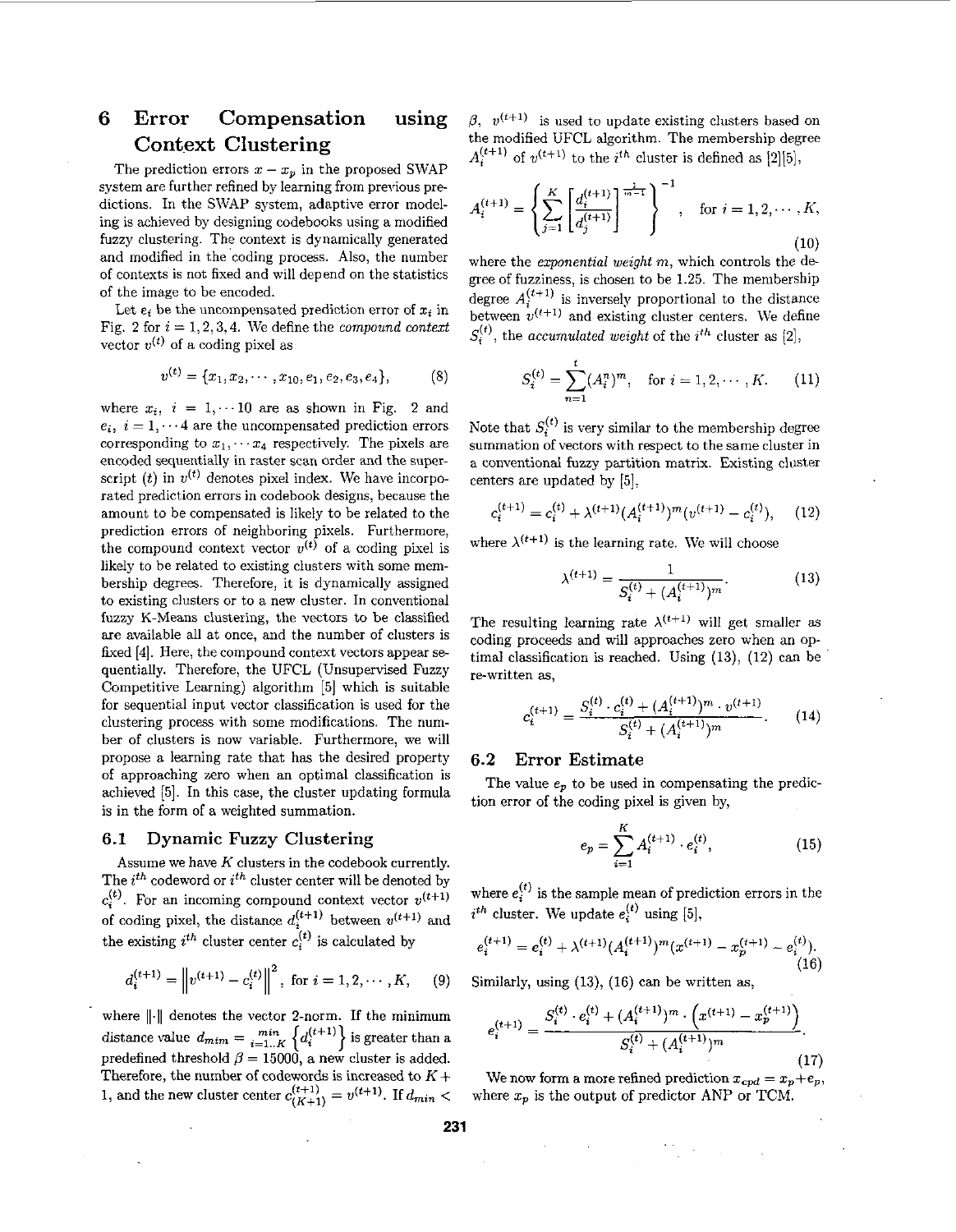

Figure 4: Image **of** compensated prediction errors **for** "Lennagrey".



Figure 5: Histogram **of** prediction errors **for**  '<Lennagrey''.

# *7* **Experiments**

Experiment results of the proposed SWAP coder and comparisons to existing state-of-the-art linear and nonlinear predictors are given in this section. All the test images used in the experiments are from the website of TMW<sup>1</sup> [7]. For the image "Lennagrey", we show in Fig. 4 and Fig. *5* respectively the compensated prediction error and the corresponding histogram. The statistical redundancy is removed efficiently as can he seen in Fig. 4 and Fig. *5.* The usefulness of the proposed autcmatic context modeling for error refinment can he hest observed from Fig. 5, in which the histogram of prediction errors with and without error compensation are shown. In Fig. *5,* the first order entropy for compensated errors is 3.98 hits and **4.22** hits for uncompensated errors.

The usefulness of the proposed TCM predictor can



Figure 6: The image "Shapes".



Figure 7: Pixels for which TCM are used in the image "Shapes".

be demonstrated through the following experiment. We use the image "Shapes", which is **an** artificial image with many edges and lines (Fig. 6). The pixels for which TCM are used are marked in Fig. **7.** We can see from Fig. **7** that the *"Predictor Switch"* box has successfully picked out the pixels around edges. The histogram of uncompensated prediction errors for those pixels using TCM is shown in Fig. 8. For comparison, we also show in Fig. 8 the histogram of uncompensated prediction error if ANP were used for those pixels instead. The histogram with TCM is much narrower than that with ANP; TCM has a smaller prediction error than ANP does around edges. Indeed, the entropies corresponding to the **2** histograms in Fig. 8 are respectively 2.97 hits (TCM) and *5.38* hits (ANP).

Table 1 gives the actual bit rates by JPEG-LS [9], CALIC [11], EDP *[3]* and Th4W [7] **for** of a set of **14** 

Ihttp **//www** csse monash **edu au/ bmeyer/tmw/**